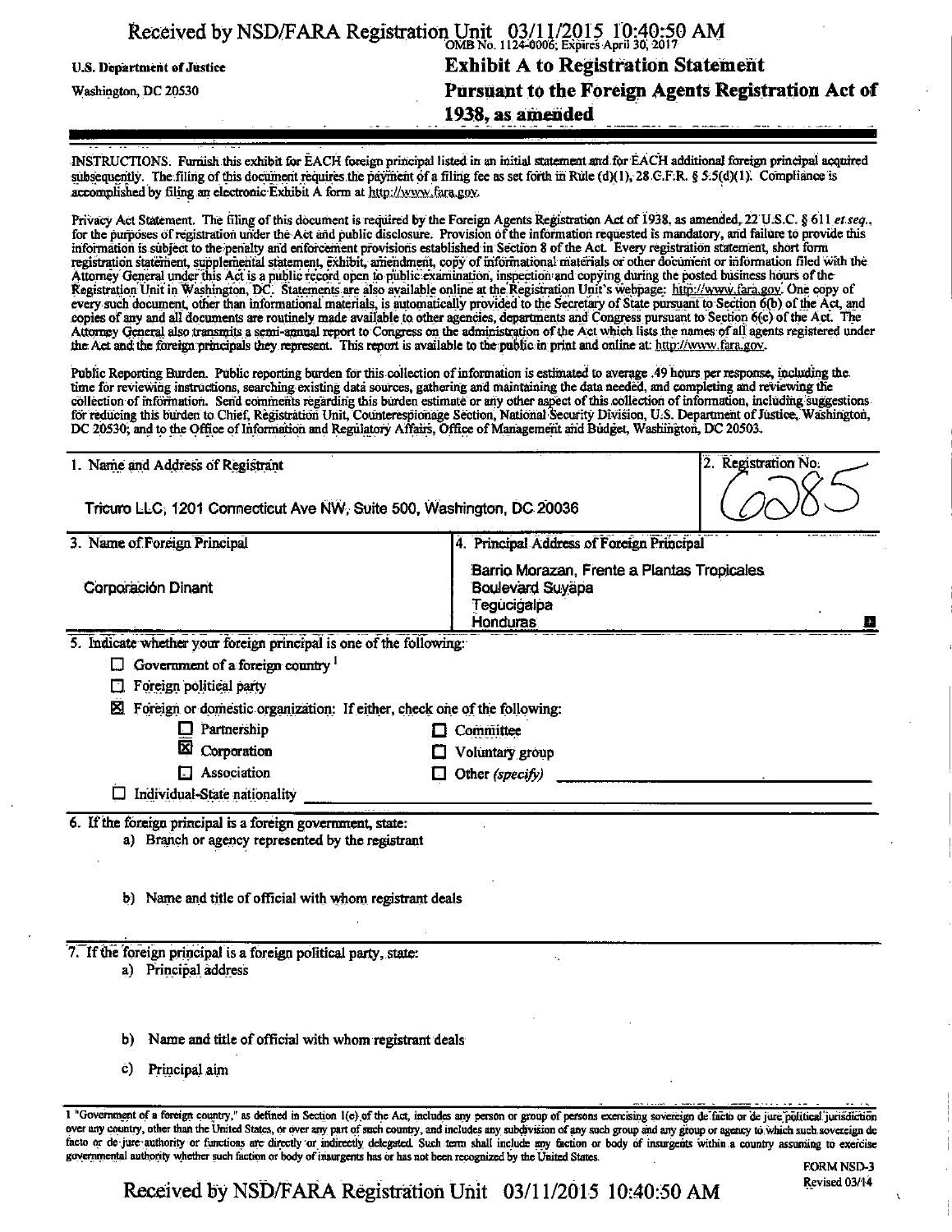#### 8. If the foreign principal is not a foreign government or a foreign political party:

a) State the nature of the business or activity of this foreign principal.

Consumer products manufacturer based in Honduras.

#### b) Is this foreign principal:

| Supervised by a foreign government, foreign political party, or other foreign principal         | Yes $\boxtimes$ No $\Box$    |
|-------------------------------------------------------------------------------------------------|------------------------------|
| Owned by a foreign government, foreign political party, or other foreign principal              | Yes $\boxtimes$ No $\square$ |
| Directed by a foreign government, foreign political party, or other foreign principal           | Yes $\times$ No $\Box$       |
| Controlled by a foreign government, foreign political party, or other foreign principal         | Yes $\Sigma$ No $\square$    |
| Financed by a foreign government, foreign political party, or other foreign principal           | Yes $\times$ No $\Box$       |
| Subsidized in part by a foreign government, foreign political party, or other foreign principal | Yes $\square$ No $\square$   |

*9^ Explain fully all items answered "Yes" in Item 8(b). (If additional space is needed, a full insert page must be used.)* 

Corporaci6n Drnant is a consumer products manufacturer based in Honduras. Its products are sold throughout Central America, the Dominican Republic and exported to global markets. The company was founded by and is supervised, owned. directed and controlled by its Executive President, Miguel Facusse, who is a Honduran citizen. The company is financed by Honduran and international banks.

I0. If the foreign principal is an organization and is not owned or controlled by a foreign government, foreign political party or other foreign principal, state who owns and controls it.

## EXECUTION

m accordance with 28 U.S.C. § 1746, the undersigned swears or affirms under penalty of perjury that he/she has read the information set forth in this Exhibit A to the registration statement and that he/she is familiar with the contents thereof and that such contents are in their entirety true and accurate to the best of his/her knowledge and belief.

| Date of Exhibit A | Name and Title<br>the contract of the contract of the | $-$<br>Signature |
|-------------------|-------------------------------------------------------|------------------|
|                   | David Sowells, Principal, Tricuro LLC<br>and a        |                  |
|                   |                                                       | ---------        |

Received by NSD/FARA Registration Unit 03/11/2015 10:40:50 AM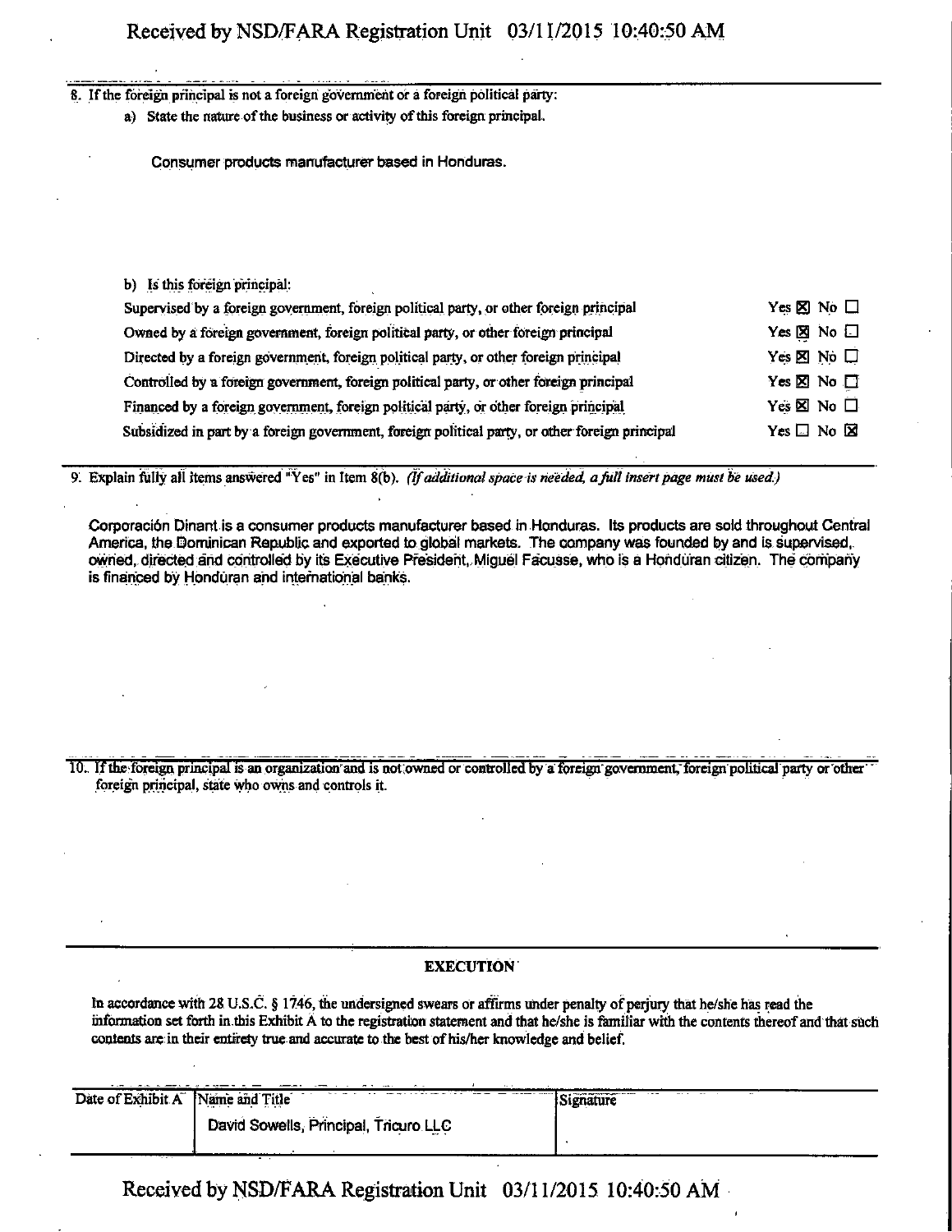| Received by NSD/FARA Registration Unit 03/11/2015 10:40:45 AM |                                                    |
|---------------------------------------------------------------|----------------------------------------------------|
| U.S. Department of Justice                                    | <b>Exhibit B to Registration Statement</b>         |
| Washington, DC 20530                                          | Pursuant to the Foreign Agents Registration Act of |
|                                                               | 1938, as amended                                   |

INSTRUCTIONS. A registrant must furnish as an Exhibit B copies of each written agreement and the terms and conditions of each oral agreement with his foreign principal, including all modifications of such agreements, or, where no contract exists, a full statement of all the circumstances by reason of which the registrant is acting as an agent of a foreign principal. Compliance is accomplished by tiling an electronic Exhibit B form at http://www.fara.gov.

Privacy Act Statement. The filing of this document is required for the Foreign Agents Registration Act of 1938, as amended. 22 U.S;C. § 611 et seq., for the purposes of registration under the Act and public disclosure. Provision of the information requested is mandatory, and failure to provide the information is subject to the penalty and enforcement provisions established in Section 8 of the Act. Every registration statement, short form registration statement, supplemental statement, exhibit, amendment, copy of informational materials or other document or information filed with the Attorney General under this Act is a public record open to public examination, inspection and copying during the posted business hours of the Registration Unit in Washington, DC. Statements are also available online at the Registration Unit's webpage: http://www.fara.gov. One copy of every such document, other than informational materials, is automatically provided to the Secretary of State pursuant to Section 6(b) of the Act, and copies of any and all documents are routinely made available to other agencies, departments arid Congress pursuant to Section 6(c) of the Act. The copies of any and all documents are routinely made available to other agencies, departments and Congress pursuant to Section 6(c) of the Act. The<br>Attorney General also transmits a semi-annual report to Congress on the admi

Public Reporting Burden. Public reporting burden for this collection of information is estimated to average .33 hours per response, including the time for reviewing instructions, searching existing data sources, gathering and maintaining the data needed, and completing and reviewing the collection of information. Send comments regarding "this burden estimate or any other aspect of this collection of information, including suggestions for reducing this burden to Chief, Registration Unit. Counterespionage Section, National Security Division, U.S. Department of Justice. Washington. DC\*20530; and to the Office of Information and Regulatory Affairs, Office of Management and Budget, Washington, DC 20503.

| I. Name of Registrant | Registration No.<br>2. |
|-----------------------|------------------------|
| Tricuro LLC           |                        |

3. Name of Foreign Principal

Corporacion Dinant

Check Appropriate Box:

- 4. **[2]** The agreement between the registrant and the above-named foreign principal is a formal written contract. If this box is checked, attach a copy of the contract to this exhibit.
- $5. \Box$  There is no formal written contract between the registrant and the foreign principal. The agreement with the above-named foreign principal has resulted from an exchange of correspondence. If this box is checked, attach a copy of all pertinent correspondence, including a copy of any initial proposal which has been adopted by reference in such correspondence.
- $6.$   $\Box$  The agreement or understanding between the registrant and the foreign principal is the result of neither a formal written contract nor an exchange of correspondence between the parties. If this box is checked, give a complete description below of the terms and conditions of the oral agreement or understanding, its duration, the fees and expenses, if any, to be received.
- 7. Describe fully the nature and method of performance of the above indicated agreement or understanding.

Tricuro LLC has been appointed by Corporación Dinant to devise and implement a communications strategy to help Dinant improve its international reputation and thereby advance the growth of its business.

Ŧ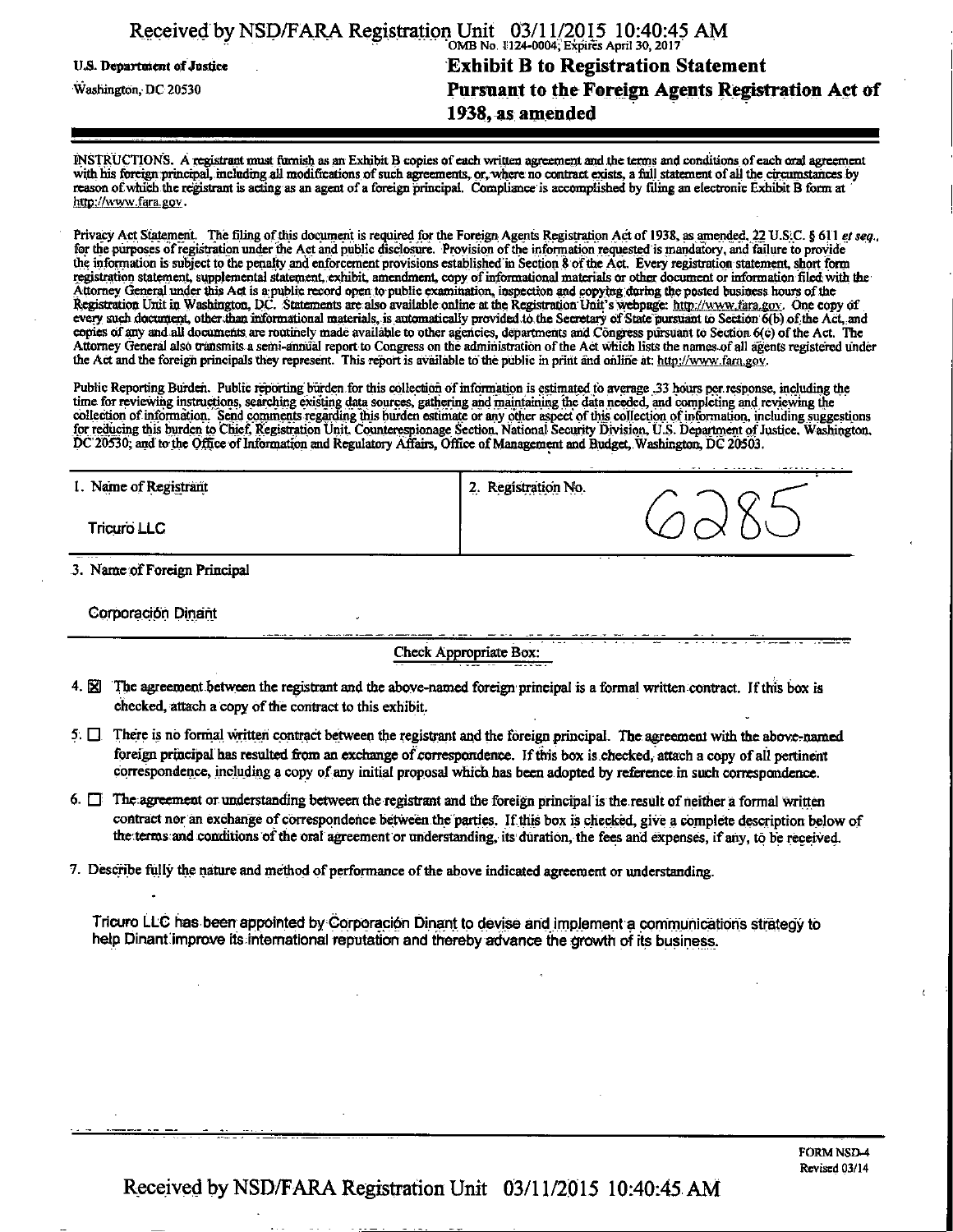Describe fully the activities the registrant engages in or proposes to engage in on behalf of the above foreign principal.

Services provided by Tricuro will include:

Strategic Comrnurtications Advice: constructing a clear and well-defined communications strategy thal.meets agreed; objectives and that is precisely aligned to Dinant's commercial strategy.

Message Development: enabling Dinant to talk with confidence about its contribution to the economy; the welfare of its employees and suppliers; the advances in ite environmental and wildlife programs; the ongoing modernization of its security policies; and the development of its community engagement.

Public Affairs: helping Dinant to communicate with political targets, NGOs and other influential stakeholders.

Media Relations: helping Dinant to communicate with influential journalists.

Social Media: improving Dinant's image on the Internet.

9. Will the activities on behalf of the above foreign principal include political activities as defined in Section 1(o) of the Act and in the footnote below? Yes  $\Box$  No  $\boxtimes$ the footnote below? Yes  $\Box$ 

If yes, describe all such political activities indicating, among other things, the relations, interests or policies to be influenced together with the means to be employed to achieve this purpose.

### **EXECUTION**

In accordance with 28 U.S.C. § 1746, the undersigned swears or affirms under penalty of perjury that he/she has read the information set forth in this Exhibit B to the registration statement and that he/she is familiar with the contents thereof and that such contents are in their entirety true and accurate to the best of his/her knowledge and belief.

| Date of Exhibit B | .<br><b>CONTRACTOR</b><br>Name and Title<br>Signature |  |
|-------------------|-------------------------------------------------------|--|
|                   | David Sowells, Principal, Tricuro LLC                 |  |

Footnote: "Political activity," as defined in Section 1(o) of the Act, means any activity which the person engaging in believes will, or that the person intends to, in any way influence<br>any agency or official of the Govern domestic or foreign policies of the United States or with reference to the political or public interests, policies, or relations of a government of a foreign country or a foreign political party.

**Received by NSD/FARA Registration Unit 03/11/2015 10:40:45 AM**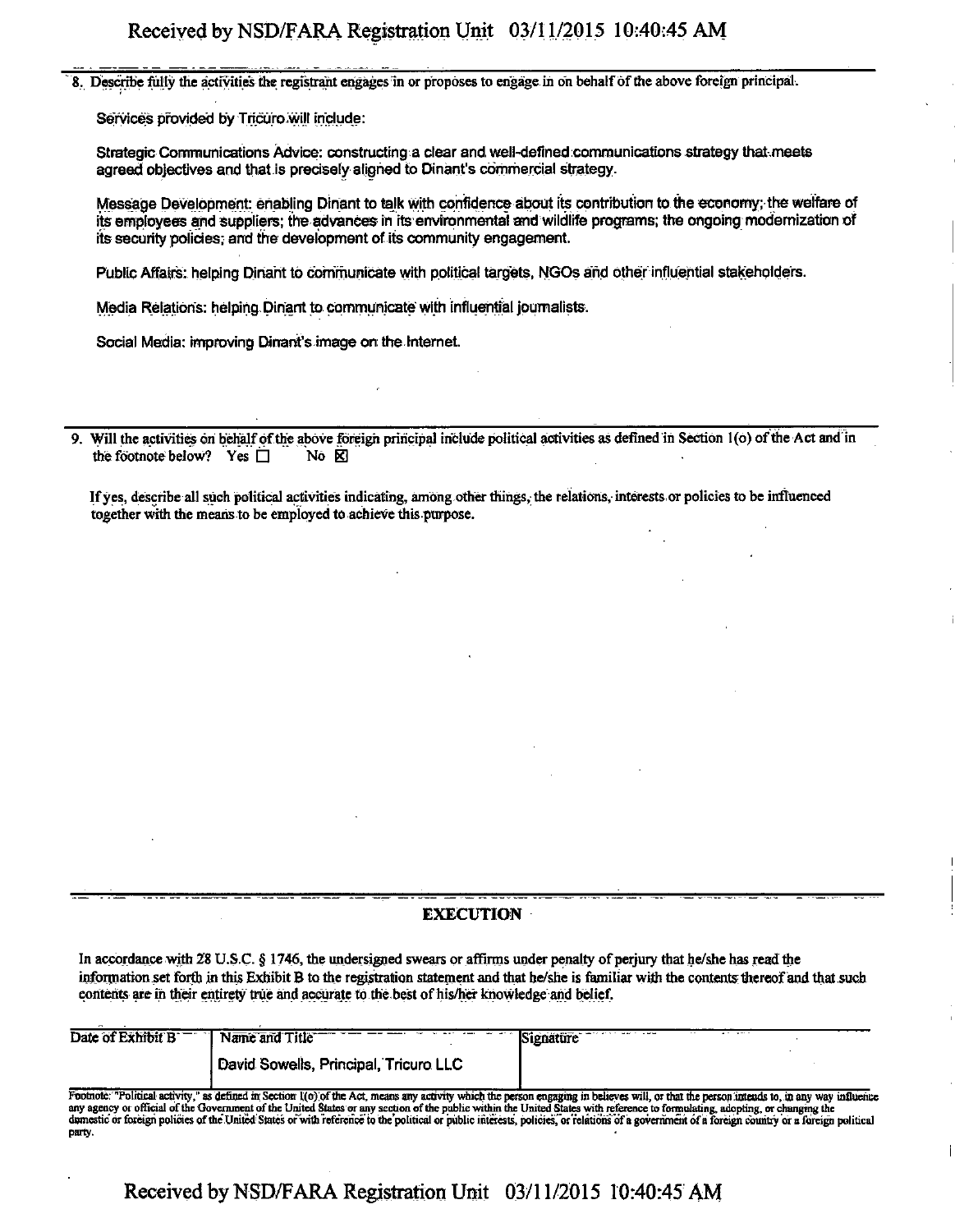Received by NSD/FARA Registration Unit" 03/11/2015 10:40:45 AM

# **Tricuro**

public diplomacy • public affairs \* lobbying • media relations • social media

David Sowells Principal Tricuro LLC 1201 Connecticut Ave NW, Suite 500 Washington, DC 20036 USA

Miguel Mauricip Faeusse Executive Vice-President Corporación Dinant Barrio Morazan, Ftente a Plantas Tropicales, Boulevard Suyapa Tegucigalpa Honduras

March 1,2015

Dear Mr Facussse,

I write to confirm the communications services that Tricuro LLC will provide Corporadón Dinant.

Corporacidn Dinant is making good progress in educating a wide range of influential stakeholders about the significant investments the company is making in modernizing its security, protecting the environment, and engaging peacefully with local communities. In spite of these successes, there remains much more to do to (1) promote a positive image of Dinant, and (2) further reduce the inaccurate reporting that is unfairly damaging your reputation and harming your ability to operate and finance your business as you wish. I am confident that Tricuro can devise and implement a communications strategy to help Dinant improve its international reputation and thereby advance the growth of your business.

Our work for you wiU ihdude the following:

- Strategic Communications Advice: constructing a clear and well-defined communications strategy that meets agreed objectives and that is precisely aligned to Dinant's commercial strategy. We shall identify targets drawn from NGOs, media, politics and the industry; and agree the most effective strategy for engagement.
- Message Development: drafting and continually refining messages that tell the story of Dinant, your challenges and your successes in a way that is concise, compelling, and effective, the messages will enable Dinant to talk with confidence about its contribution to the economy; the welfare of its employees and suppliers; the advances in its environmental and wildlife programs; the ongoing modernization of its security policies; and the development of its community engagement.
- Public Affairs: helping you to communicate with political targets, NGOs and others influential stakeholders.
- Media Relations: helping you to communicate with influential journalists; immediately rebutting erroneous and damaging stories.

+1.202.701.9005 | info@tricuro.com | www.trlcuro.com

Received by NSD/FARA Registration Unit 03/11/2015 10:40:45 AM